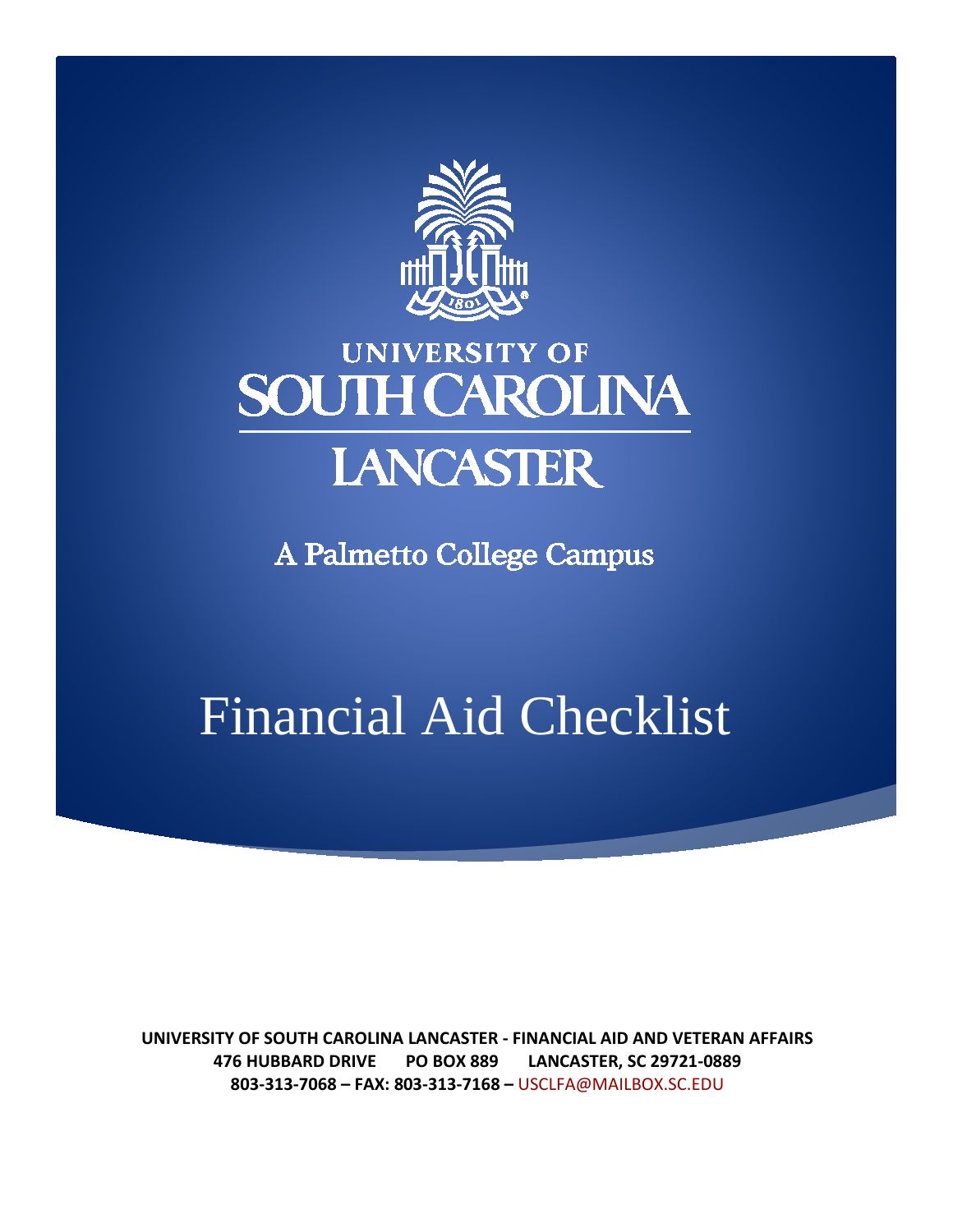University of South Carolina Lancaster

| <b>Apply</b> |                                                                                                                                                                                                       |
|--------------|-------------------------------------------------------------------------------------------------------------------------------------------------------------------------------------------------------|
| 1)           | <b>Apply for Admissions</b>                                                                                                                                                                           |
|              | Apply Online by going to https://sc.edu/lancaster and click on "Apply"<br>а.                                                                                                                          |
|              | Instructions can be found under Step 1, Please Review Student Types: "Freshman"<br>b.                                                                                                                 |
|              | When ready, click on Step 2 "Online Application Here"<br>c.                                                                                                                                           |
|              | There is a non-refundable \$40 Application Fee<br>d.                                                                                                                                                  |
|              | e. You will also need to do the following:                                                                                                                                                            |
|              | <b>Complete "Immunization Form"</b><br>i).                                                                                                                                                            |
|              | <b>Complete "Citizenship Verification Form"</b><br>ii)                                                                                                                                                |
|              | iii) Send all official transcripts (order from your high school and colleges)                                                                                                                         |
|              | iv) Send official ACT/SAT test scores (must be sent directly from the testing service)                                                                                                                |
|              | Once admitted, you will receive an "Acceptance Letter". This will include instructions on<br>f.                                                                                                       |
|              | how to claim your "Account" using your VIP ID (found on the acceptance letter).                                                                                                                       |
|              | You can access https://myaccount.sc.edu/iam/ for detailed instructions.<br>g.                                                                                                                         |
|              | You must then complete the "State Residency Certification" on Self Service Carolina<br>h.                                                                                                             |
|              | under the "Student" section to determine eligibility for in-state tuition and aid.                                                                                                                    |
|              |                                                                                                                                                                                                       |
| 2)           | <b>Apply for Scholarships</b><br>The USCL Scholarship Deadline for Fall is February 1st.                                                                                                              |
|              |                                                                                                                                                                                                       |
|              | You can find information on scholarships and the application here: https://sc.edu/lancaster<br>a.<br>To Apply Click on "Apply", then "Scholarships". The applications are under "How to Apply".<br>b. |
|              | There is only one application for all USC Lancaster Foundation Scholarships.<br>a.                                                                                                                    |
|              | The deadline for Lancer Scholarship is November 1st.<br>b.                                                                                                                                            |
|              | All other Scholarships have a deadline of February 1st.<br>c.                                                                                                                                         |
|              | You can search online for other scholarships.<br>c.                                                                                                                                                   |
|              | Suggested links can be found on our scholarship page under "Outside Scholarships".                                                                                                                    |
|              | You must report all non-USCL scholarships to the Financial Aid Office<br>d.                                                                                                                           |
|              | Scholarship checks sent to the school will be applied to the student's account as financial aid.<br>e.                                                                                                |
|              | f.<br>LIFE Scholarships are awarded automatically provided that you are eligible (see Step 17).                                                                                                       |
| 3)           | File the FAFSA (Free Application for Federal Student Aid)                                                                                                                                             |
|              | To be considered for federal aid and loans File a FAFSA at: www.fafsa.ed.gov<br>а.                                                                                                                    |
|              | Use your/your parents' tax returns<br>b.<br>START HERE                                                                                                                                                |
|              | <b>FURTHER</b><br>Add USCL School Code: 003453<br>c.<br><b>FEDERAL STUDENT AID</b>                                                                                                                    |
|              | Be sure to sign it with Federal Student Aid FSA ID.<br>d.                                                                                                                                             |
|              | You will need your parents' taxes and a FSA ID for them if you are under the age of 24.<br>e.                                                                                                         |
|              | The USCL Financial Aid Office should receive the FAFSA within one week.<br>f.                                                                                                                         |
|              | To check the status of your application at USCL check Self Service Carolina, per Step 11.<br>g.                                                                                                       |
|              | When received, a notification will be sent to the e-mail address on the FAFSA.<br>h.                                                                                                                  |
|              | The application requires a specific year's tax and earnings information (Not the most recent).                                                                                                        |
|              | If you need any assistance filing the FAFSA, please contact the Financial Aid Office: 803-313-7068.                                                                                                   |

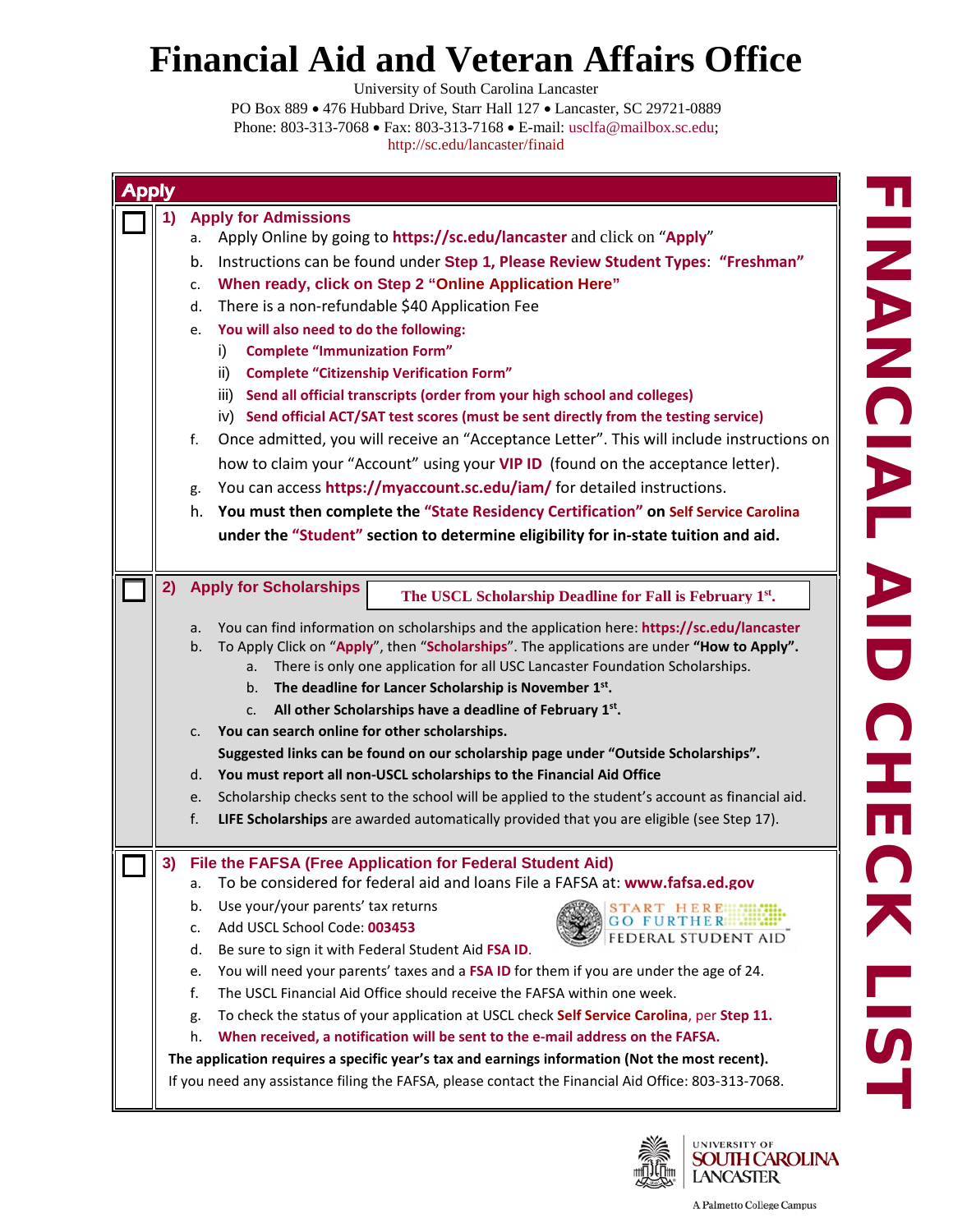University of South Carolina Lancaster



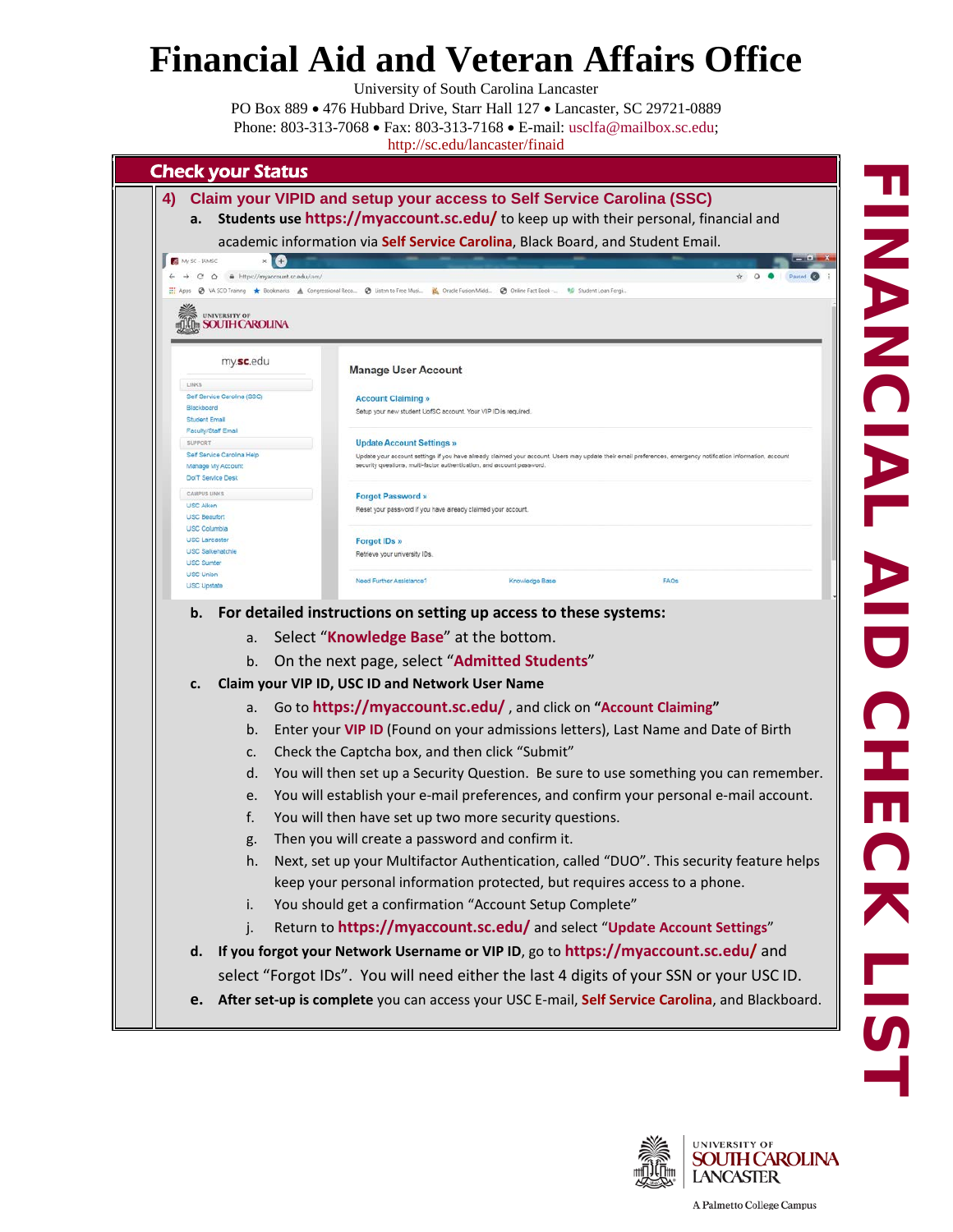University of South Carolina Lancaster



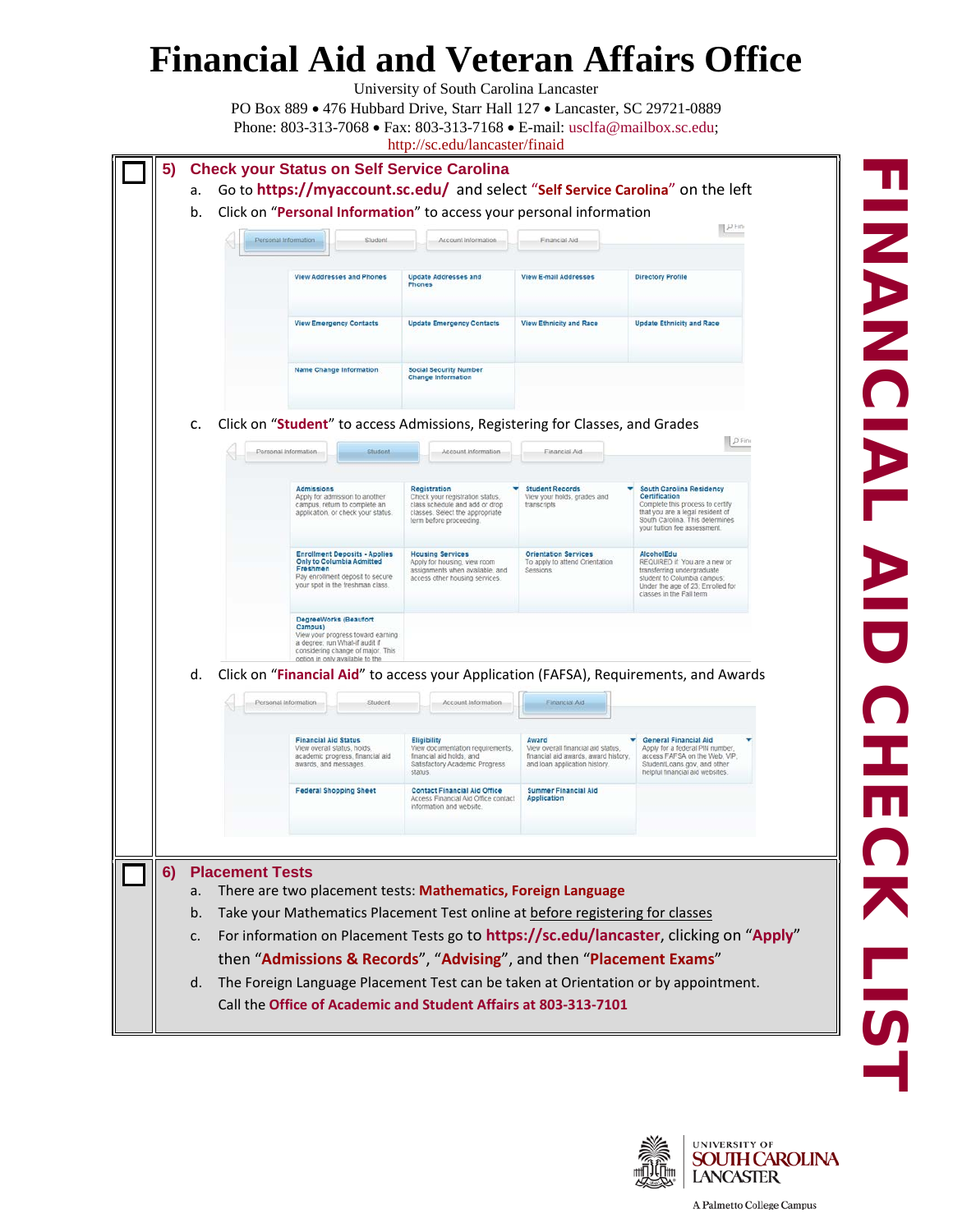University of South Carolina Lancaster

| 7) | <b>Orientation</b>                                                                                                                   |           |
|----|--------------------------------------------------------------------------------------------------------------------------------------|-----------|
|    | We encourage all new and transfer students to attend Orientation.<br>a.                                                              |           |
|    | Info is online at https://sc.edu/lancaster; click on "Apply" then "Orientation".<br>b.                                               |           |
|    | Orientation is a 1 day event and costs \$50 (subject to change)<br>c.                                                                |           |
|    | Each Orientation session includes a Parent Orientation in the evening.<br>d.                                                         |           |
| 8) | <b>Get Advised and Register for Classes</b>                                                                                          |           |
|    | All students must be advised.<br>a.                                                                                                  |           |
|    | Your advisor's name will be given to you at orientation.<br>b.                                                                       |           |
|    | If you attend Orientation, you will be advised and register for classes at that time.<br>c.                                          |           |
|    | d. You can find information about Advising by going to https://sc.edu/lancaster, clicking                                            |           |
|    | on "Apply" then "Admissions & Records", then "Advising"                                                                              |           |
|    | If you don't attend Orientation, you can make an appointment with your assigned advisor. You<br>e.                                   |           |
|    | will find a list under the "Advisors" link.                                                                                          |           |
|    | f.<br>You can find your advisor's contact information by going to <b>https://sc.edu/lancaster</b> , and                              |           |
|    | clicking on "Our Faculty & Staff".                                                                                                   |           |
|    | You can be awarded financial aid before registering for classes.<br>g.                                                               |           |
|    | You won't be billed for classes until you register for classes (and no earlier than July).<br>h.                                     |           |
|    |                                                                                                                                      |           |
| 9) | <b>Check your USCL E-mail account</b>                                                                                                |           |
|    | Once admitted, we will send all notifications to your USC E-mail account<br>а.                                                       |           |
|    | b. Go to https://myaccount.sc.edu/                                                                                                   |           |
|    | Click on "Student E-Mail" (on the left),<br>а.                                                                                       |           |
|    | Then select "USC Columbia & 2 Year Campuses"<br>b.                                                                                   | Microsoft |
|    | Under "Logins", click on "2-Year Campuses"<br>c.                                                                                     | Sign in   |
|    |                                                                                                                                      |           |
|    | This will bring you to Microsoft Sign In<br>d.                                                                                       |           |
|    | Sign in with your USC Network/Email Username and Password<br>c.                                                                      |           |
|    | The Financial Aid Office will send e-mails to this account about your<br>d.                                                          |           |
|    | "Financial Aid Application Status" and your "Financial Aid Award Status".                                                            |           |
|    | 10) Complete the Title IV Fee Authorization                                                                                          |           |
|    | If receiving Federal Financial Aid (Title IV), you must complete the Fee Authorization<br>a.                                         |           |
|    | In Self Service Carolina, click on "Financial Aid"<br>b.                                                                             |           |
|    | <b>Click on "Financial Aid Status"</b><br>c.                                                                                         |           |
|    | Select a Campus ("USC Lancaster" for the Lancaster Campus)<br>d.                                                                     |           |
|    | Select Aid Year, hit Submit (select the year for which you will enroll between August and July)<br>e.                                |           |
|    | Select "Student Requirements"<br>f.                                                                                                  |           |
|    | Click on the link for "Fee Authorization"<br>g.<br>Read the agreement, check the "Agree" box and click "Submit"; if you agree.<br>h. |           |



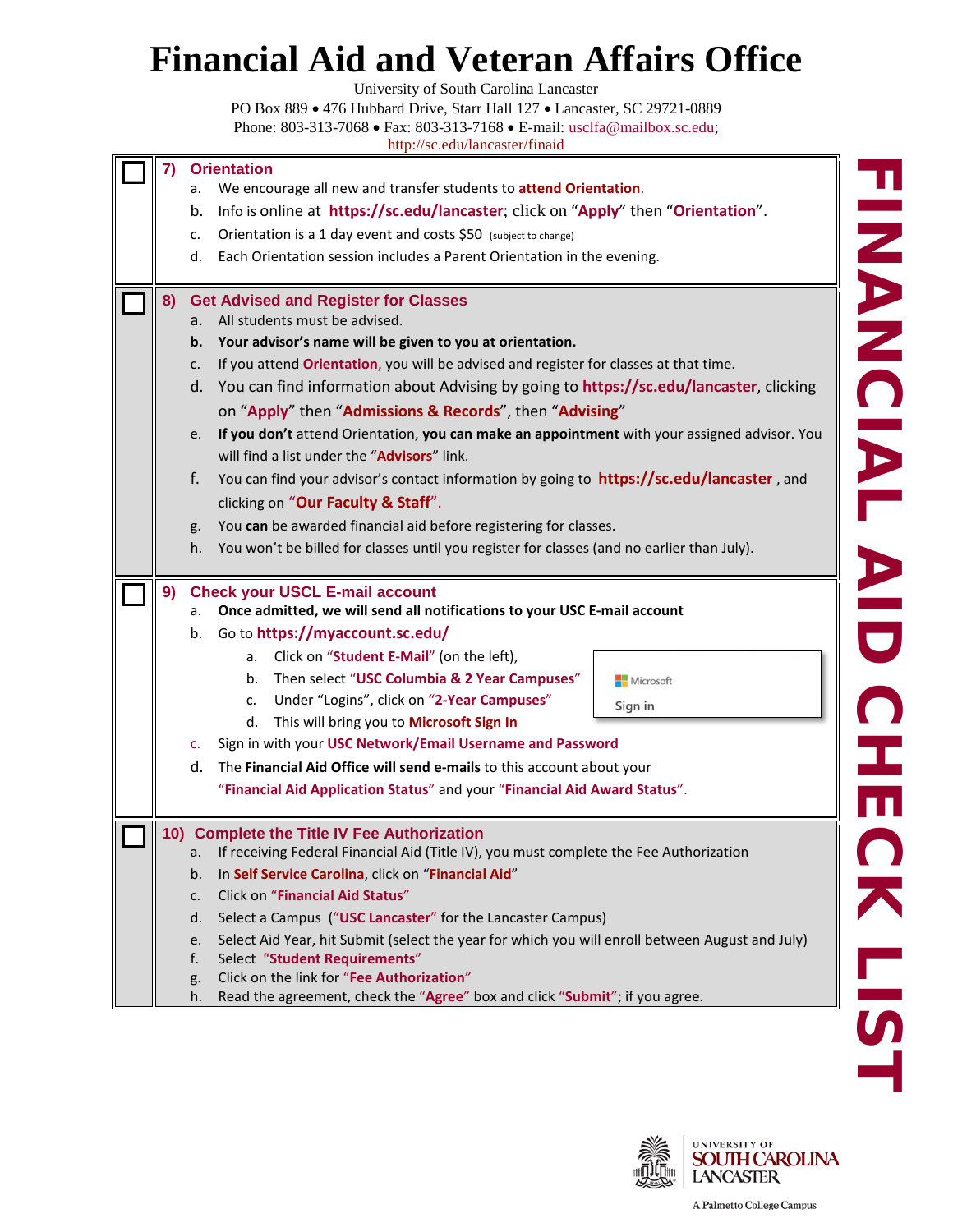University of South Carolina Lancaster

|    | http://sc.edu/lancaster/finaid                                                                                                                       |
|----|------------------------------------------------------------------------------------------------------------------------------------------------------|
|    | 11) Check the status of your FAFSA                                                                                                                   |
| а. | Home > Financial Aid > Eligibility<br>In Self Service Carolina, click on "Financial Aid"                                                             |
| b. | Click on "Financial Aid Status"<br><b>Holds</b>                                                                                                      |
| c. | <b>Student Requirements</b><br><b>Academic Progress</b><br>Select the Campus ("USC Lancaster")                                                       |
| d. | Select Aid Year, hit Submit (select the year for which you will enroll between August and July)                                                      |
| e. | Tabs appear for "Student Requirements", "Holds" and "Academic Progress"                                                                              |
| f. | Select "Student Requirements" to find out what you must do to complete your application.                                                             |
| g. | Read each requirement and how to resolve it.                                                                                                         |
| h. | You may need to print a Form. There will be a link to the forms page here.                                                                           |
|    | Select the "Forms and Certifications" link, then the link for appropriate Aid Year (ie 2019-2020).                                                   |
|    | Find the correct form name in the list, open the link and print the PDF.                                                                             |
|    | Note: You must have Adobe Reader to open these.                                                                                                      |
| i. | Federal Financial Aid cannot be awarded until your application is "Complete".                                                                        |
| j. | The FAFSA and all requirements must be completed and received in our office by April 1 <sup>st</sup> to be<br>considered for limited funding awards. |
| k. | Applications should be complete                                                                                                                      |
|    | <b>NANCIAI</b><br>by August 1st to be awarded aid to pay the Fall Term bill,<br>İ.                                                                   |
|    | by December 1 <sup>st</sup> to be awarded aid to pay the Spring Term bill.<br>ii.                                                                    |
| I. | Applications are processed after these dates and awards are still made, but if your financial aid                                                    |
|    | isn't awarded before your bill is due you will have to make other payment arrangements.                                                              |
|    |                                                                                                                                                      |
|    | 12) If selected for Verification                                                                                                                     |
| a. | The Department of Education randomly selects financial aid applications to be verified.                                                              |
| b. | This is a requirement. If selected, you must complete this process to receive financial aid.                                                         |
| c. | You will find the requirements on Self Service Carolina, as detailed in the steps above.                                                             |
| d. | All required forms can be downloaded from our website:                                                                                               |
|    | Go to https://sc.edu/lancaster; select "Apply" then "Financial Aid".<br>i.                                                                           |
|    | <b>Click on "Forms and Certifications"</b><br>ii.                                                                                                    |
|    | Select the appropriate Aid Year (ie 2019-2020).<br>iii.                                                                                              |
|    | Under "Verification Forms" select and print the forms you are required to complete.<br>iv.                                                           |
|    | Note: "Dependent" forms are for students who have parent information on the FAFSA.                                                                   |
| e. | Complete, sign and return these forms (by fax or mail) to the Financial Aid Office.                                                                  |
|    | EXCEPTION! "Identity and Statement of Educational Purpose". IF you are required to complete                                                          |
|    | this document, the signature must be witnessed. You must either come in to our office to sign                                                        |
|    | this document in front of our staff, or have the original document signed with a notary-of-public                                                    |
|    | before mailing it to us (copies not acceptable).                                                                                                     |
| f. | You may also be required to send us your Federal Tax Return information. If this requirement                                                         |
|    | is listed, you must send the information in one of two approved formats:                                                                             |
|    | Complete the IRS Data Retrieval on the FAFSA at http://www.fafsa.ed.gov ; or,                                                                        |
|    | Order an IRS Tax Transcript, either in PDF format from<br>$\bullet$                                                                                  |
|    | https://www.irs.gov/individuals/get-transcript or by calling 1-800-908-9946; or,                                                                     |
|    | If you did not file taxes you are required to send a "Confirmation of non-filing status"<br>$\bullet$                                                |
|    |                                                                                                                                                      |
|    | letter that can only be obtained from the IRS using Form 4506-T. You can get that here:                                                              |
|    | https://www.irs.gov/forms-pubs/about-form-4506                                                                                                       |
| g. | You may also be required to send some additional tax related forms, such as: W-2s, 1099s, 1098-Ts, other                                             |

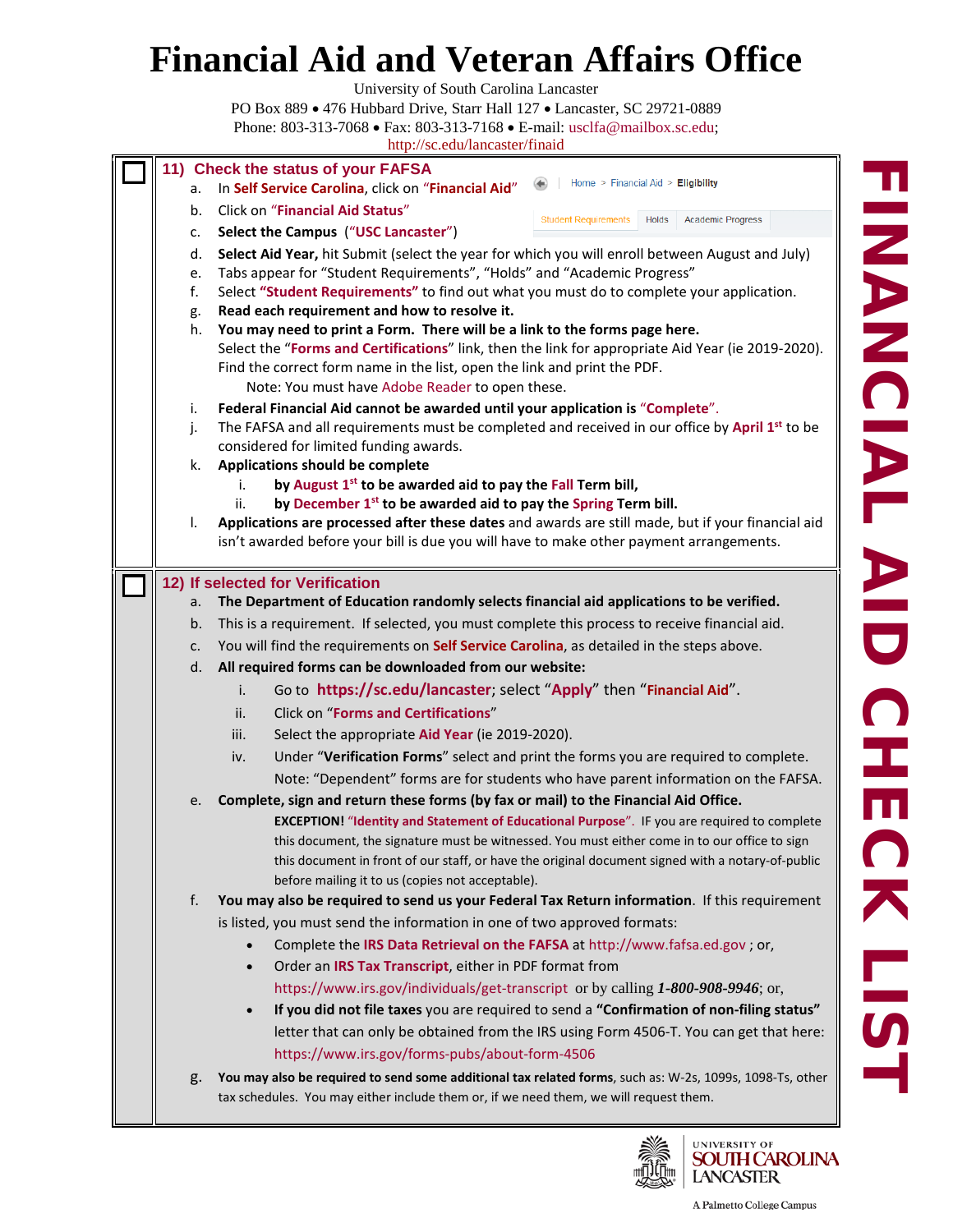University of South Carolina Lancaster

PO Box 889 • 476 Hubbard Drive, Starr Hall 127 • Lancaster, SC 29721-0889 Phone: 803-313-7068 • Fax: 803-313-7168 • E-mail: [usclfa@mailbox.sc.edu;](mailto:usclfa@mailbox.sc.edu)

|                                        | <b>Review and Accept Awards</b>                                                                                                                                                                                                                                                                                                                                                                                                                                                                                                                                                                                                                                                                                                                                                                                                                                                                                                                                                                                                    |                                                                                                                                                                                                                                                           |  |  |
|----------------------------------------|------------------------------------------------------------------------------------------------------------------------------------------------------------------------------------------------------------------------------------------------------------------------------------------------------------------------------------------------------------------------------------------------------------------------------------------------------------------------------------------------------------------------------------------------------------------------------------------------------------------------------------------------------------------------------------------------------------------------------------------------------------------------------------------------------------------------------------------------------------------------------------------------------------------------------------------------------------------------------------------------------------------------------------|-----------------------------------------------------------------------------------------------------------------------------------------------------------------------------------------------------------------------------------------------------------|--|--|
| a.<br>b.<br>c.<br>d.<br>e.<br>f.       | 13) Check your awards<br>In Self Service Carolina, click on "Financial Aid"<br>Click on "Award", then "Award for Aid Year"<br>Select a Campus ("USC Lancaster" for the Lancaster Campus)<br>Select Aid Year, hit Submit (select the year for which you will enroll between August and July)<br>Click on "Award Overview" for your current awarded financial aid. You will be presented your<br>awards for both Fall and Spring semesters<br>Click on "Terms and Conditions" and read this entire section. This is required.                                                                                                                                                                                                                                                                                                                                                                                                                                                                                                        |                                                                                                                                                                                                                                                           |  |  |
| a.<br>b.<br>c.<br>e.                   | To be eligible for the LIFE Scholarship you must be a South Carolina Resident, both at the time<br>of High School Graduation and at the time of beginning college enrollment.<br>Freshmen: must have a 3.0 GPA (on the SC Uniform Grading Scale).<br>Your initial award will be an estimated award based on your current SC UGS GPA.<br>i)<br>We will recheck your eligibility when your final HS Transcript is received.<br>ii)<br>You must provide an official copy of your Final High School Transcript with the graduation<br>date and proper school official signature.<br>Carolina Residents when they received their GED and meet renewal eligibility requirements.<br>Transfer Students must meet renewal eligibility requirements, and must provide proof of South<br>Carolina Residency at the time of High School Graduation.                                                                                                                                                                                           |                                                                                                                                                                                                                                                           |  |  |
| a.<br>b.<br>c.<br>d.<br>e.<br>f.<br>g. | In Self Service Carolina, click on "Financial Aid"<br>Click on "Award", then "Award for Aid Year"<br>Select a Campus ("USC Lancaster" for the Lancaster Campus)<br>Select Aid Year, hit Submit (select the year for which you will enroll between August and July)<br>Click on "Accept Award Offer" to accept, reduce or decline your awards. This is required for<br>many types of awards.<br>Scroll down to the list of awards<br>i)<br>ii) Beside each award, select "Accept", or "Decline".<br>iii) Select "Submit my decision" (be careful not to hit "Accept All Awards" unless you mean to).<br>Some awards may require additional forms, as indicated under "Requirements".<br>Some of these forms are on-line, and a link is provided. Others are forms you print and<br>complete. Those forms can be found on our website:<br>Go to https://sc.edu/lancaster; select "Apply" then "Financial Aid".<br>i)<br><b>Click on "Forms and Certifications"</b><br>ii)<br>Select the appropriate Aid Year (ie 2019-2020).<br>iii) | <b>Awards should</b><br>begin appearing<br>on SSC by May 1st                                                                                                                                                                                              |  |  |
|                                        | h.                                                                                                                                                                                                                                                                                                                                                                                                                                                                                                                                                                                                                                                                                                                                                                                                                                                                                                                                                                                                                                 | <b>14) LIFE Scholarship Eligibility</b><br>d. Students with a GED can be LIFE eligible starting in their $2^{nd}$ year, so long as they were South<br>15) Accept your Awards<br>Awards may continue to be adjusted. You will receive an e-mail each time. |  |  |



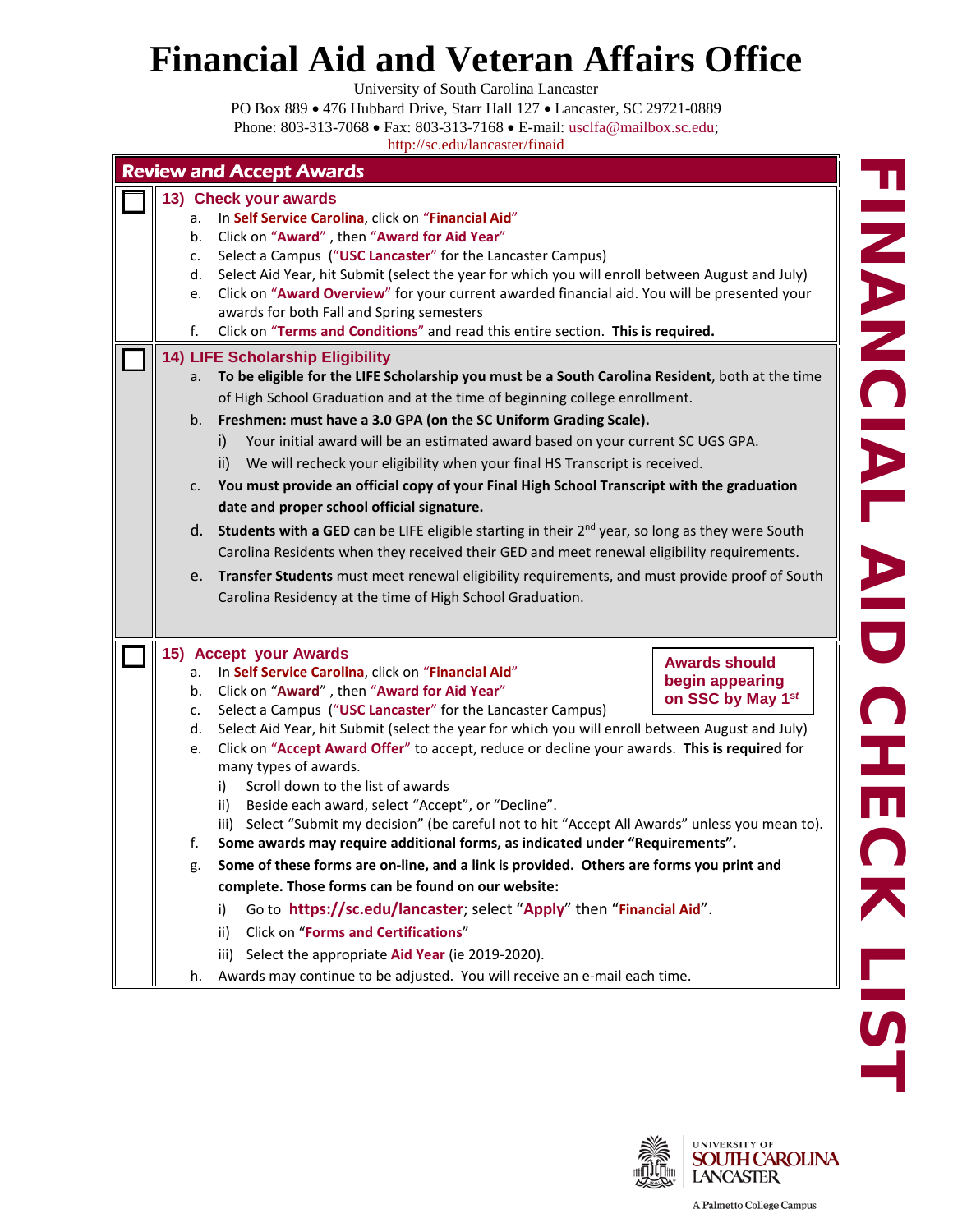University of South Carolina Lancaster

PO Box 889 • 476 Hubbard Drive, Starr Hall 127 • Lancaster, SC 29721-0889 Phone: 803-313-7068 • Fax: 803-313-7168 • E-mail: [usclfa@mailbox.sc.edu;](mailto:usclfa@mailbox.sc.edu)

<http://sc.edu/lancaster/finaid> **16) Accept, Reduce or Decline Loans** a. Information on Student Loans can be found here: i) Go to **<https://sc.edu/lancaster>**; select "**[Apply](http://usclancaster.sc.edu/admissions/index.html)**" then "**[Financial Aid](https://www.sc.edu/about/system_and_campuses/lancaster/internal/current_students/financial_aid/index.php)**". ii) Click on "**Types of Aid**", and then "**[Student Loans](https://www.sc.edu/about/system_and_campuses/palmetto_college/internal/current_students/financial_aid/types_of_aid/loans/index.php)**" b. You will be offered students loans as part of your financial aid package. c. You must choose to accept, reduce or decline your student loans. iii) In **[Self Service Carolina](https://myaccount.sc.edu/iam/#clink)**, click on "**[Financial Aid](https://www.sc.edu/about/system_and_campuses/lancaster/internal/current_students/financial_aid/index.php)**" iv) Click on "**Award**" , then "**Award for Aid Year**" v) Select a Campus ("**USC Lancaster**" for the Lancaster Campus) vi) Select Aid Year, hit Submit (select the years you will be enrolled between August and July) vii) Click on "**Accept Award Offer**" to accept, reduce or decline your awards. **This is required**  for many types of awards. (1) Scroll down to the list of awards (2) Beside each loan, enter the amount you wish to borrow, and "Accept" or "Decline". (3) Select "Submit my decision" d. For Direct Loans you will also need to complete 2 requirements on [https://studentloans.gov](https://studentloans.gov/) • Loan Entrance Counseling • Master Promissory Note For Direct Stafford Loans NOTE: You will need your FSA ID:<https://fsaid.ed.gov/npas/index.htm> . e. **Subsidized** Direct Stafford Loans **will not accrue interest while enrolled; Unsubsidized** Direct Stafford Loans **will accrue interest. 17) Certifying Eligibility for South Carolina Awards South Carolina LIFE Scholarship or South Carolina Need Based Grant** a. Complete these steps if awarded the South Carolina LIFE Scholarship or Need Based Grant b. You must **complete the State Awards Affidavit** online i. In **[Self Service Carolina](https://myaccount.sc.edu/iam/#clink)**, click on "**[Financial Aid](https://www.sc.edu/about/system_and_campuses/lancaster/internal/current_students/financial_aid/index.php)**" ii. Click on "**Award**" , "**Award for Aid Year**", "**USC Lancaster**", Select the Aid Year, hit Submit iii. Click on "**Accept Award Offer**" to accept the award iv. Click on "**Terms and Conditions**". **Read, check the box, accept the "Terms and Conditions" South Carolina Lottery Tuition Assistance** c. Complete these steps if you are awarded the South Carolina Lottery Tuition Assistance. d. You must **complete the SC Lottery Tuition Assistance Certification** online i. In **[Self Service Carolina](https://myaccount.sc.edu/iam/#clink)**, click on "**[Financial Aid](https://www.sc.edu/about/system_and_campuses/lancaster/internal/current_students/financial_aid/index.php)**" ii. Click on "**Award**", "**Award for Aid Year**", "**USC Lancaster**", Select the Aid Year, hit Submit iii. Click on "**Accept Award Offer**" to accept the award iv. Complete the Certification On-line: 1. Click on "**Resources and Additional Information**". 2. **Read, check the box, accept the "Terms and Conditions"** 3. Hit "**Submit Information"** e. If you have difficulty completing either of these, please contact our office: 803-313-7068 NOTE: South Carolina Residents can receive LIFE Scholarship or Lottery Tuition Assistance, not both.

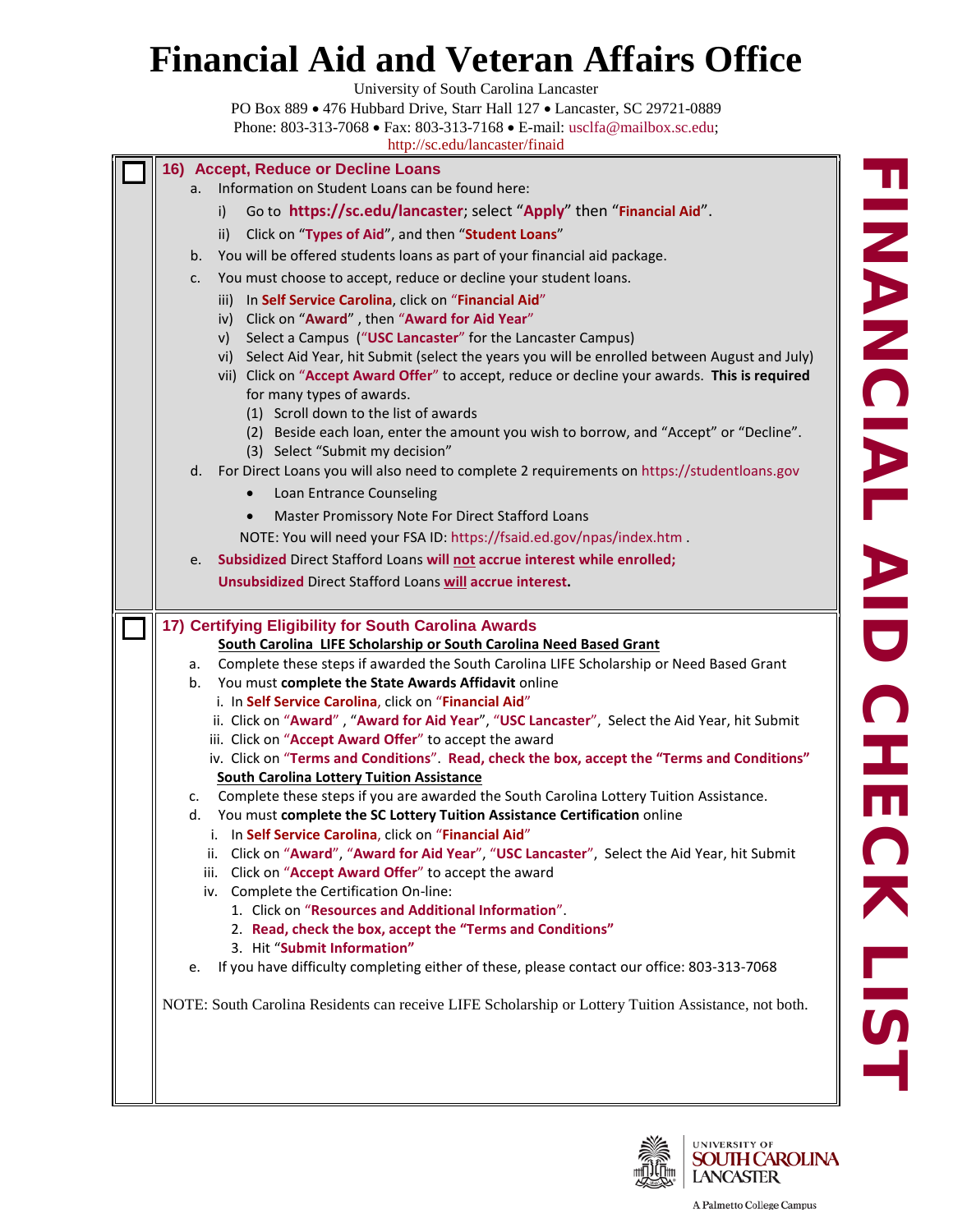University of South Carolina Lancaster

PO Box 889 • 476 Hubbard Drive, Starr Hall 127 • Lancaster, SC 29721-0889 Phone: 803-313-7068 • Fax: 803-313-7168 • E-mail: [usclfa@mailbox.sc.edu;](mailto:usclfa@mailbox.sc.edu)

| <b>Advisement and Registration</b>                                                                                                                                                                                                                                                                                                                                                                                                                                                                                                                                                                                                                                                                                                                                                                                                                                                                                                                                                                                                                      |
|---------------------------------------------------------------------------------------------------------------------------------------------------------------------------------------------------------------------------------------------------------------------------------------------------------------------------------------------------------------------------------------------------------------------------------------------------------------------------------------------------------------------------------------------------------------------------------------------------------------------------------------------------------------------------------------------------------------------------------------------------------------------------------------------------------------------------------------------------------------------------------------------------------------------------------------------------------------------------------------------------------------------------------------------------------|
| 18) Get Advised and Register for Classes (Fall, Spring and Summer)<br>Incoming Freshmen register for classes for the Fall Semester during Orientation (see Step 7).<br>a.<br>All students can register for Spring classes in October.<br>b.<br>Returning students can register for classes for Summer and Fall classes in March.<br>c.<br>All students must be advised.<br>d.<br>You can find information about Advising by going to https://sc.edu/lancaster, clicking<br>i.                                                                                                                                                                                                                                                                                                                                                                                                                                                                                                                                                                           |
| on "Apply" then "Admissions & Records", then "Advising"                                                                                                                                                                                                                                                                                                                                                                                                                                                                                                                                                                                                                                                                                                                                                                                                                                                                                                                                                                                                 |
| Contact your advisor to make an appointment (list found on the page above)<br>e.<br>You can be awarded financial aid before registering for classes.<br>f.<br>You won't be billed for classes until you register for classes, and the bill is due before they start.<br>g.<br>After being advised you must register for your classes on Self Service Carolina.<br>h.<br>Your advisor CANNOT register you for your classes.<br>If a class you need is full, you should return to your advisor for additional guidance.<br>i.<br>If you cannot locate your advisor or have difficulty scheduling a meeting time with your advisor,<br>j.<br>you should contact Academic & Student Affairs in Starr Hall 126, or call 803-313-7101.<br>Transfer Students: It is your responsibility to provide your advisor with a copy of your<br>k.<br>transcripts. If you have sent it to Admissions it should be loaded to your academic record by the<br>end of your first semester. Prior to that you should bring a copy of the transcript with you to<br>advising. |
| <b>19) Adjust Hours</b>                                                                                                                                                                                                                                                                                                                                                                                                                                                                                                                                                                                                                                                                                                                                                                                                                                                                                                                                                                                                                                 |
| All students are awarded Financial Aid as full-time (12 or more hours per term).<br>а.<br>Some financial aid only requires you to be half-time (6-11 hours per term).<br>If you intend to be in fewer than 12 hours you must notify the Financial Aid Office.<br>b.<br>Complete a "Minimum Hours Adjustment Form"<br>$\bullet$<br>You can complete this in our office, or contact us for a copy of the form.<br>$\bullet$<br>Most grants and scholarships will be adjusted based on enrollment. Loans may be adjusted.<br>c.<br>See the Financial Aid Office BEFORE you drop classes.<br>d.<br>Remember:<br>e.<br>Dropping classes can affect your financial aid eligibility.<br>$\bullet$<br>The LIFE Scholarship requires 12 hours per semester, and 30 hours total per year.<br>$\bullet$                                                                                                                                                                                                                                                            |
| USC Lancaster Foundation Scholarships require 12 hours per semester.<br>$\bullet$<br>Most other Financial Aid Awards require at least 6 hours per semester.<br>If you borrowed student loans, you begin repayment if you drop below 6 hours.<br>$\bullet$<br>If you keep your hours at 12 or higher your financial aid will stay the same.                                                                                                                                                                                                                                                                                                                                                                                                                                                                                                                                                                                                                                                                                                              |
| <b>Pay your Bill</b>                                                                                                                                                                                                                                                                                                                                                                                                                                                                                                                                                                                                                                                                                                                                                                                                                                                                                                                                                                                                                                    |
| 20) Sign up for Direct Deposit<br>If your Financial Aid exceeds your bill, you will receive a "Refund".<br>a.<br>You can set up Direct Deposit to have your refund sent to your bank account.<br>b.<br>In Self Service Carolina, click on "Account Information", "Sign up for Direct Deposit".                                                                                                                                                                                                                                                                                                                                                                                                                                                                                                                                                                                                                                                                                                                                                          |

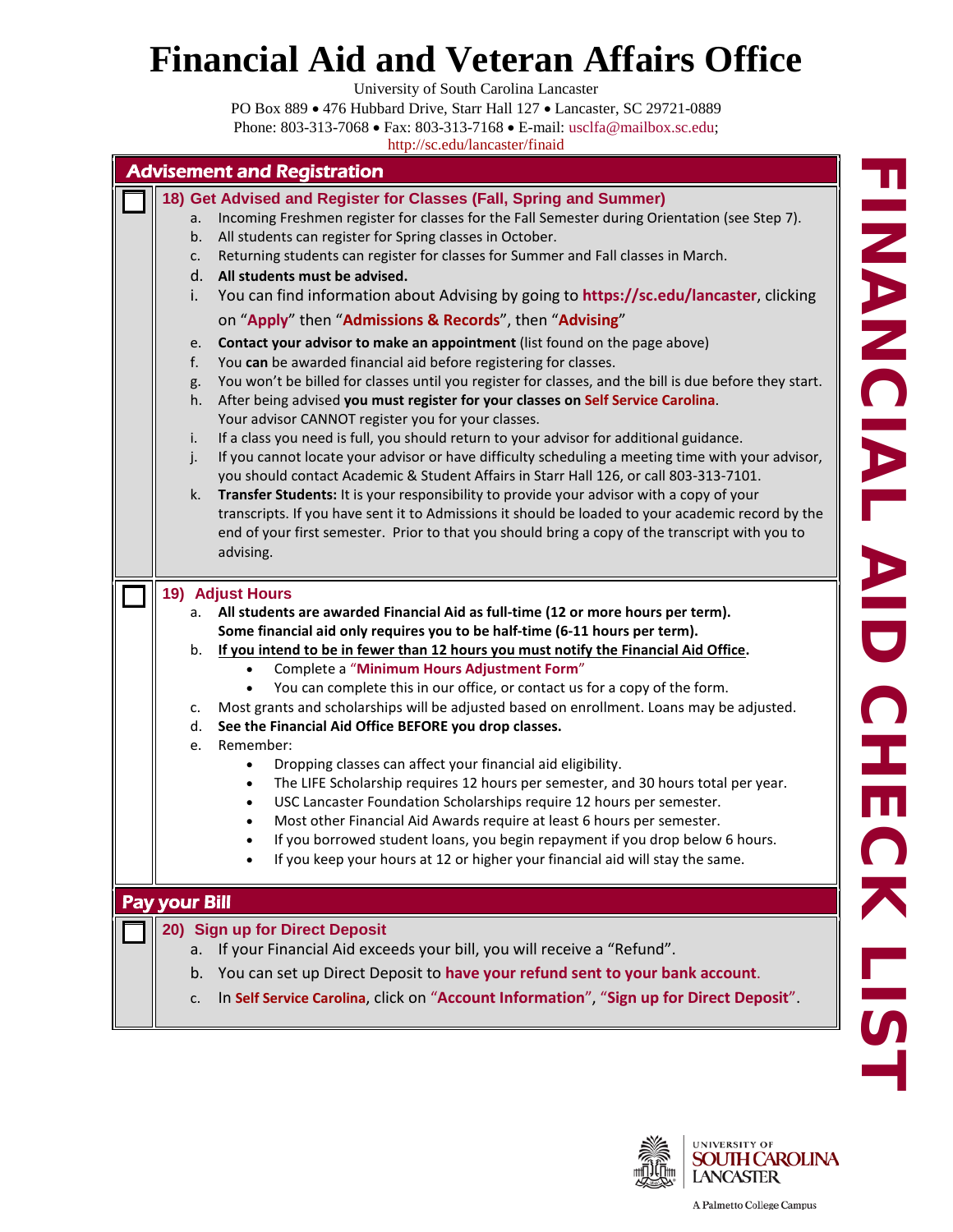University of South Carolina Lancaster





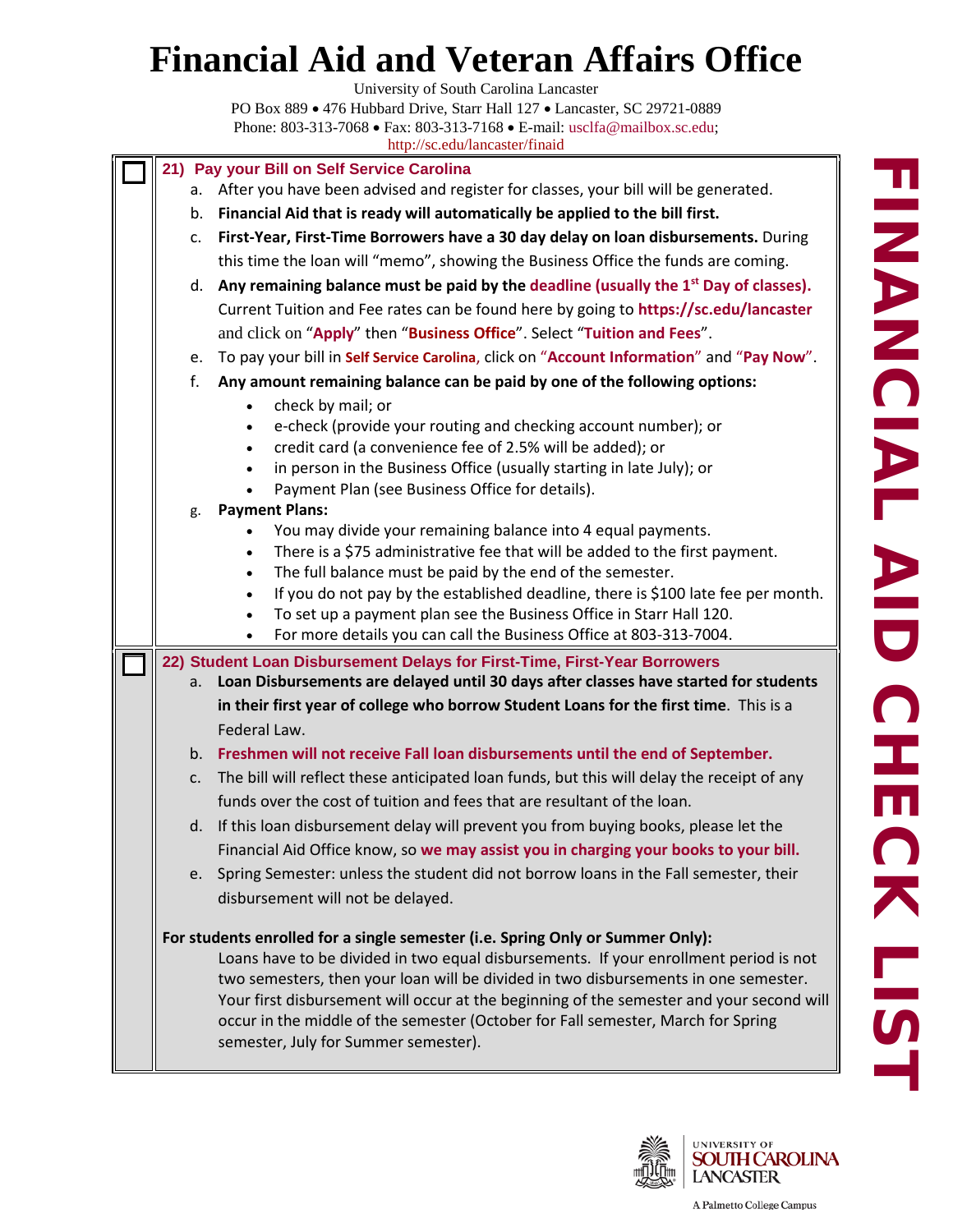University of South Carolina Lancaster

PO Box 889 • 476 Hubbard Drive, Starr Hall 127 • Lancaster, SC 29721-0889 Phone: 803-313-7068 • Fax: 803-313-7168 • E-mail: [usclfa@mailbox.sc.edu;](mailto:usclfa@mailbox.sc.edu) <http://sc.edu/lancaster/finaid>

| 23) Financial Aid Refunds                                                                                                                                                                                                                                    |                                                                                        |                                 |  |  |
|--------------------------------------------------------------------------------------------------------------------------------------------------------------------------------------------------------------------------------------------------------------|----------------------------------------------------------------------------------------|---------------------------------|--|--|
| Financial Aid Awards are divided between the Fall and Spring semester.<br>а.                                                                                                                                                                                 |                                                                                        |                                 |  |  |
| Your financial aid must first be applied to your tuition and fees.<br>b.                                                                                                                                                                                     |                                                                                        |                                 |  |  |
| If your Financial Aid is greater than your tuition and fees, you will receive a Refund.<br>c.                                                                                                                                                                |                                                                                        |                                 |  |  |
|                                                                                                                                                                                                                                                              | Refunds cannot be disbursed until ten days before classes begin.<br>d.                 |                                 |  |  |
| e.                                                                                                                                                                                                                                                           | If you have signed up for Direct Deposit your Refund will be transmitted to your bank. |                                 |  |  |
|                                                                                                                                                                                                                                                              | Any refund not direct deposited will be cut as checks and mailed.                      |                                 |  |  |
| f.                                                                                                                                                                                                                                                           | For Fall we estimate refund checks will be received 1 week before classes.             |                                 |  |  |
| g.                                                                                                                                                                                                                                                           | Remember Freshmen Loan disbursements are still delayed 30 days (see Step 22).          |                                 |  |  |
| h.                                                                                                                                                                                                                                                           | If you drop a class or withdraw from all classes during the semester, you may be       |                                 |  |  |
|                                                                                                                                                                                                                                                              | required to pay back a portion of your Refund.                                         |                                 |  |  |
| i.                                                                                                                                                                                                                                                           | You should always check with the Financial Aid Office BEFORE you drop any classes.     |                                 |  |  |
|                                                                                                                                                                                                                                                              | 24) Get your Carolina Card and Parking Decal                                           |                                 |  |  |
|                                                                                                                                                                                                                                                              | a. You will receive your Carolina Card (student ID) at Orientation.                    |                                 |  |  |
|                                                                                                                                                                                                                                                              | b. You will also receive your Parking Decal at Orientation.                            |                                 |  |  |
| c.                                                                                                                                                                                                                                                           | You can get these from the Campus Security Office, but you have to bring:              |                                 |  |  |
|                                                                                                                                                                                                                                                              | Your RECEIPT showing fees and tuition have been paid<br>i.                             |                                 |  |  |
|                                                                                                                                                                                                                                                              | A Valid Current Photo ID: State Driver's License, Military ID, or Passport<br>ii.      |                                 |  |  |
|                                                                                                                                                                                                                                                              | d. You can contact the Law Enforcement and Security Office at 803-313-7084.            |                                 |  |  |
| е.                                                                                                                                                                                                                                                           | The Law Enforcement and Security website can be found by going to                      |                                 |  |  |
|                                                                                                                                                                                                                                                              | https://sc.edu/lancaster and click on "Apply" then "Law Enforcement & Security"        |                                 |  |  |
| NOTE: The "Parking and Security Fee" is charged to all students, even if they do not intend to<br>park on campus. The fee is used to fund the maintenance and monitoring of the parking<br>facilities, and to provide campus security guards during classes. |                                                                                        |                                 |  |  |
| Provided on this page are links to several agencies which provide services and/or information.                                                                                                                                                               |                                                                                        |                                 |  |  |
|                                                                                                                                                                                                                                                              | The OPE Campus Security Statistics Reports website provides                            | <b>In Case of Emergency</b>     |  |  |
|                                                                                                                                                                                                                                                              | Clery reporting statistics for our campus.                                             | 9-911 from an on-campus phone   |  |  |
| 911 from a cell phone or 283-3313<br>The SC Law Enforcement Division (SLED) website provides crime                                                                                                                                                           |                                                                                        |                                 |  |  |
|                                                                                                                                                                                                                                                              | statistics and registered sex offender data.                                           | <b>Staff and Location</b>       |  |  |
|                                                                                                                                                                                                                                                              | Also provided is a direct link to our campus                                           | <b>Security</b>                 |  |  |
|                                                                                                                                                                                                                                                              | <b>Emergency Response Guide and a list of designated Severe</b>                        | Maintenance & Security Building |  |  |
|                                                                                                                                                                                                                                                              | Weather Shelters on campus.                                                            | Cell Phone: 803-804-9637        |  |  |
| See also important information located in The Student Right-To-Know and Campuses Security Act                                                                                                                                                                |                                                                                        |                                 |  |  |
|                                                                                                                                                                                                                                                              |                                                                                        |                                 |  |  |



UNIVERSITY OF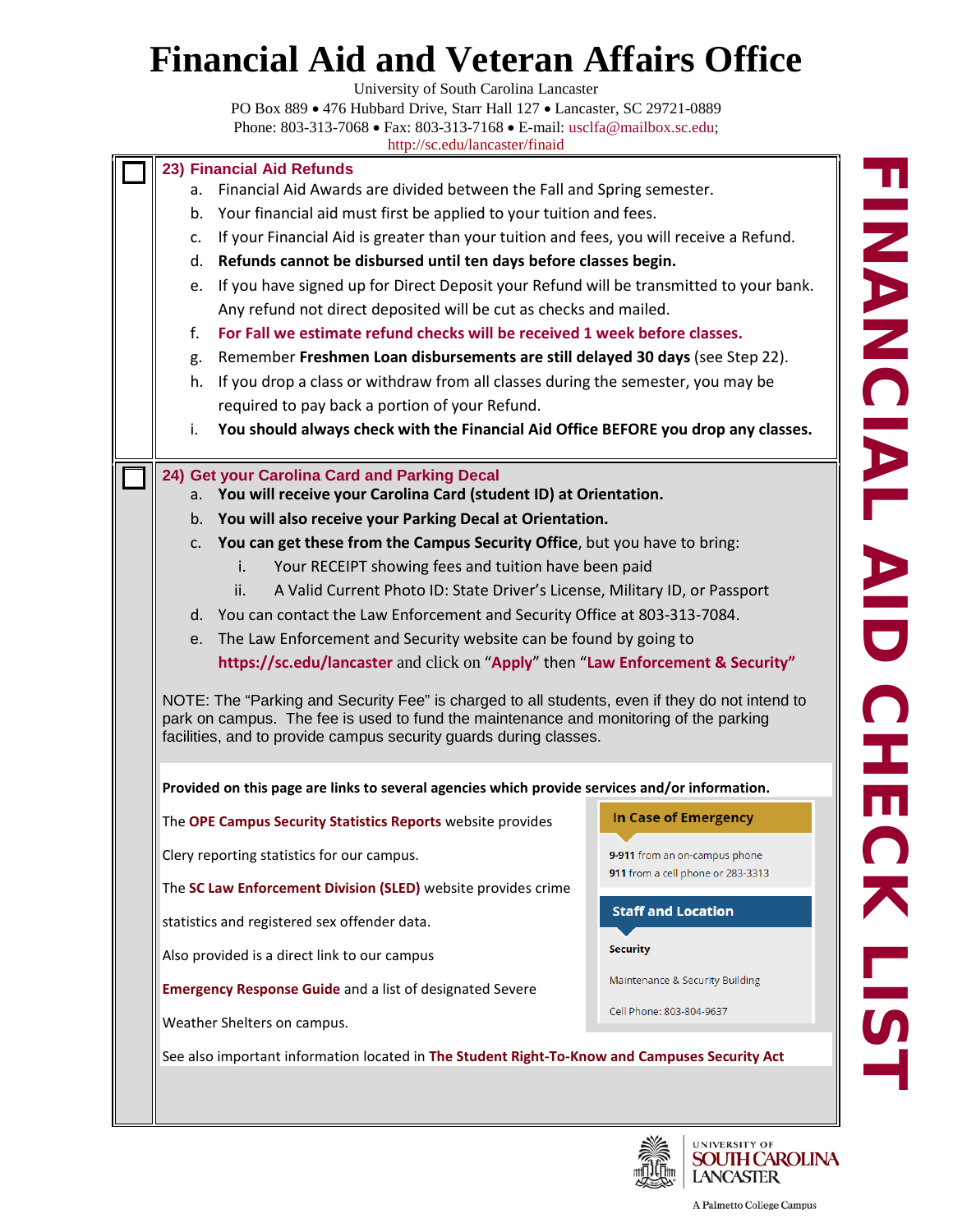University of South Carolina Lancaster

PO Box 889 • 476 Hubbard Drive, Starr Hall 127 • Lancaster, SC 29721-0889 Phone: 803-313-7068 • Fax: 803-313-7168 • E-mail: [usclfa@mailbox.sc.edu;](mailto:usclfa@mailbox.sc.edu) <http://sc.edu/lancaster/finaid>

**25) Charging Books using your Carolina Cash Account (Carolina Card)**

#### a. **Some students will not receive their Financial Aid Refund before classes begin:**

- i. Freshmen loan borrowers (see Step 22).
- ii. Financial Aid Applicants who are awarded within 1 week of classes starting.
- b. If you are affected by this **you can charge your books to your bill (account)**.
- c. **Use [MY.SC.EDU](http://my.sc.edu/) to view your bill and to transfer funds to your Carolina Cash Account.** 
	- i. Go to "Optional Fees" to add money to your Carolina Cash account
	- ii. In about 30 minutes the funds will be credited to your Carolina Card
	- iii. The amount you authorized is added to your bill (account).
	- iv. You can then use your Carolina Card in the bookstore to access these funds.
- d. **Carolina Cash is only available 10 days prior to classes starting and 5 days after that.**
- e. Unspent funds roll semester to semester and year to year.
- f. You can call the CarolinaCard Office at 803-777-1708 to have the amount adjusted.
- g. For more information, go to **<https://sc.edu/students/>** and click on "**Pay Bills**" and "**Carolina Cash Deposit Information**."
- h. **If you withdraw from classes before the financial aid disburses you will not receive your entire financial aid award but will still be responsible for paying the bill for the Carolina Cash you charged.**

**Warning!** In Lancaster, only the USCL Bookstore accepts the Carolina Card. As such, we recommend that you restrict the amount of funds you place on the account.

| <b>Student Employment</b> |                                                                                                  |  |  |  |
|---------------------------|--------------------------------------------------------------------------------------------------|--|--|--|
| 26) Federal Work Study    |                                                                                                  |  |  |  |
| a.                        | Federal Work Study jobs are employment on-campus or in community service.                        |  |  |  |
| $b_{\cdot}$               | Work Study is a Financial Aid Award granted to the neediest student in the order their FAFSAs    |  |  |  |
|                           | are received. You must indicate on your FAFSA that you are interested in Work Study.             |  |  |  |
| c.                        | If you are awarded Work Study you can accept it on Self Service Carolina (see Step 15).          |  |  |  |
|                           | d. You will receive a Packet in the mail mid-summer (or within 2 weeks). That will include:      |  |  |  |
|                           | a. An award notification with deadlines                                                          |  |  |  |
|                           | b. A list of Jobs you can apply for and how to contact the hiring officials.                     |  |  |  |
|                           | Interview and Hire forms to take to the interview<br>C <sub>1</sub>                              |  |  |  |
|                           | d. A Work Study information booklet.                                                             |  |  |  |
| e.                        | Most Work Study jobs pay minimum wage, and are limited to 20 hours per week. They must           |  |  |  |
|                           | work around your school schedule, though.                                                        |  |  |  |
| f.                        | Accepting or Declining workstudy does not make you ineligible for other awards.                  |  |  |  |
| g.                        | If you have questions about Work Study please contact our office: 803-313-7068.                  |  |  |  |
|                           | 27) Other Student Employment                                                                     |  |  |  |
|                           | Not all jobs at USC Lancaster are Work Study jobs. Many offices hire Students as "Student        |  |  |  |
|                           | Assistants". To apply for those job contact the office of interest and ask them if they have any |  |  |  |
|                           | openings and how to apply.                                                                       |  |  |  |
|                           |                                                                                                  |  |  |  |

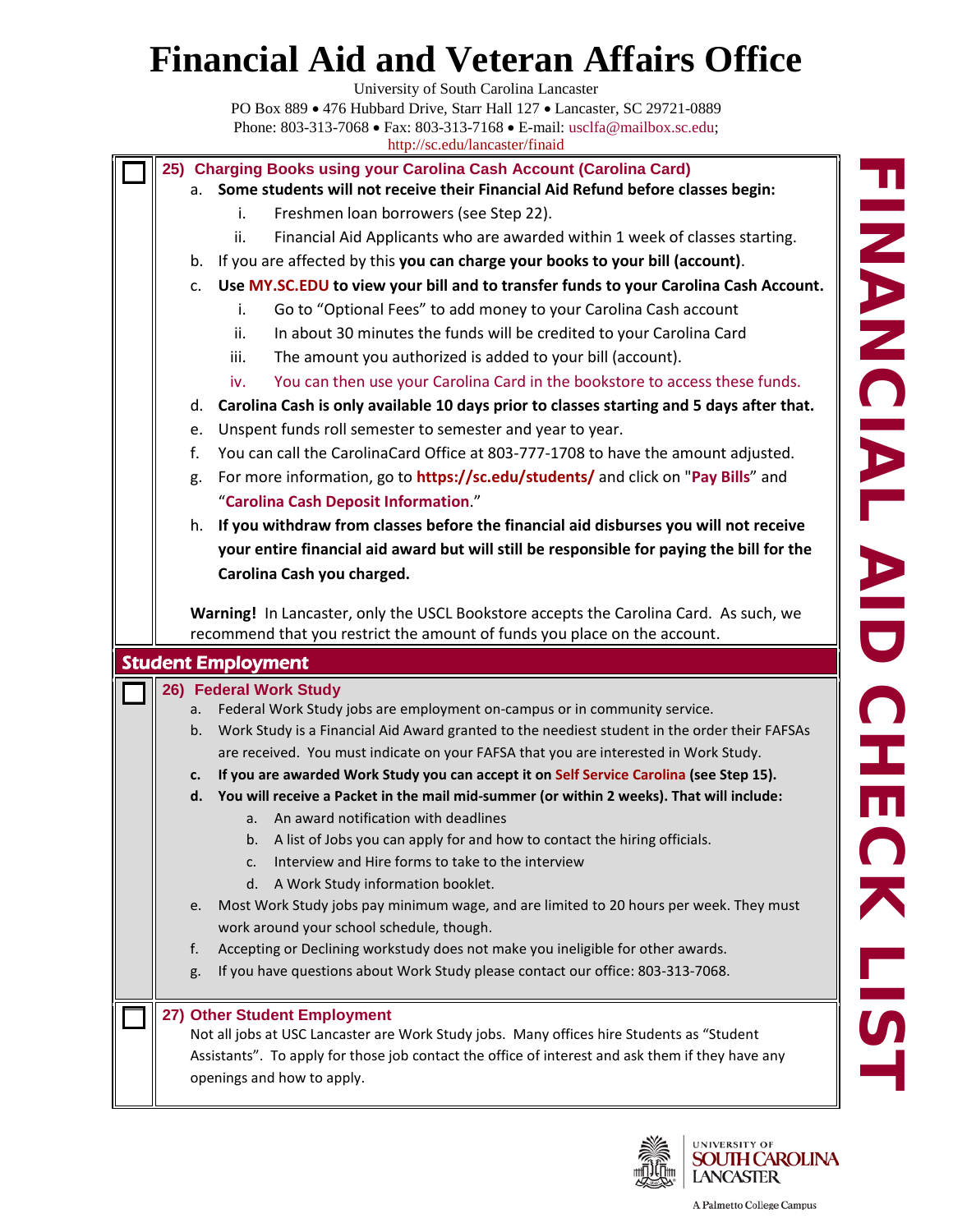University of South Carolina Lancaster

PO Box 889 • 476 Hubbard Drive, Starr Hall 127 • Lancaster, SC 29721-0889 Phone: 803-313-7068 • Fax: 803-313-7168 • E-mail: [usclfa@mailbox.sc.edu;](mailto:usclfa@mailbox.sc.edu)

| 28) Complete your Summer application<br>Students are not automatically awarded Summer Financial Aid<br>To be considered for Financial Aid in the Summer you must complete an Application.<br>The application for Summer Financial Aid becomes available April 1 <sup>st</sup> -June 1st<br>Go to Self Service Carolina, select Financial Aid,<br><b>Summer Financial Aid</b><br><b>Application</b><br>and then select "Summer Financial Aid Application"<br>Select a Campus ("USC Lancaster" for the Lancaster Campus)<br>Select Aid Year, hit Submit (select the year for which you will enroll between June and July)<br>Completing questions A-G, Hit Submit. You can make changes later if you need to.<br>Summer Financial Aid is part of the prior academic year. If you have received your entire<br>award eligibility for the year, you may not have remaining financial aid for the Summer.<br>For more information on Summer Financial Aid go to https://sc.edu/lancaster and<br>click on "Apply" then "Financial Aid"; scroll down to find "Summer Aid"<br>29) LIFE Scholarship in the Summer (Year Round LIFE) |
|----------------------------------------------------------------------------------------------------------------------------------------------------------------------------------------------------------------------------------------------------------------------------------------------------------------------------------------------------------------------------------------------------------------------------------------------------------------------------------------------------------------------------------------------------------------------------------------------------------------------------------------------------------------------------------------------------------------------------------------------------------------------------------------------------------------------------------------------------------------------------------------------------------------------------------------------------------------------------------------------------------------------------------------------------------------------------------------------------------------------------|
|                                                                                                                                                                                                                                                                                                                                                                                                                                                                                                                                                                                                                                                                                                                                                                                                                                                                                                                                                                                                                                                                                                                            |
| If you qualified for LIFE in the Fall and Spring, earned 30 hours in those terms, and earned a<br>3.00+ LIFE GPA, you can elect to use a semester of LIFE in the Summer.<br>You must take at least 12 credit hours of courses required for your degree.<br>You must inform the Financial Aid Office that you want to use LIFE and must complete a form.<br>Using a LIFE term in the summer counts towards the 4 semester total at a 2 year college (at<br>USCL), and towards the 8 semester total towards a 4 year college.<br>If you use LIFE in the summer between your Freshman and Sophomore years at USCL you will<br>not have it in the Spring of your sophomore year unless you have been admitted to a 4 year<br>degree program offered in that term.                                                                                                                                                                                                                                                                                                                                                              |
| 30) Summer Financial Aid Eligibility<br>PELL Grant: Pell can be received for up to THREE full-time semesters in an academic year.<br>If you are Pell Eligible you may receive Pell in the summer.<br>LIFE Scholarship: Not normally available in the summer (see Step 29).<br>Direct Loans: Your eligibility for loans is based upon your year-in-college (freshman,<br>sophomore, etc). If you have not already borrowed your annual loan limit you may borrow<br>direct loans in the summer. However, you must be enrolled in at least 6 credit hours. Loans<br>have to be divided in two equal disbursements. Your first disbursement will occur in<br>June and your second disbursement will occur in July. You should plan to buy books for<br>classes starting in May.<br>Lottery Tuition Assistance: If you were eligible for Lottery in the Fall/Spring you should still be<br>eligible for Lottery in the summer. If you received LIFE in the Fall/Spring you cannot receive<br>Lottery in the Summer.                                                                                                            |
|                                                                                                                                                                                                                                                                                                                                                                                                                                                                                                                                                                                                                                                                                                                                                                                                                                                                                                                                                                                                                                                                                                                            |



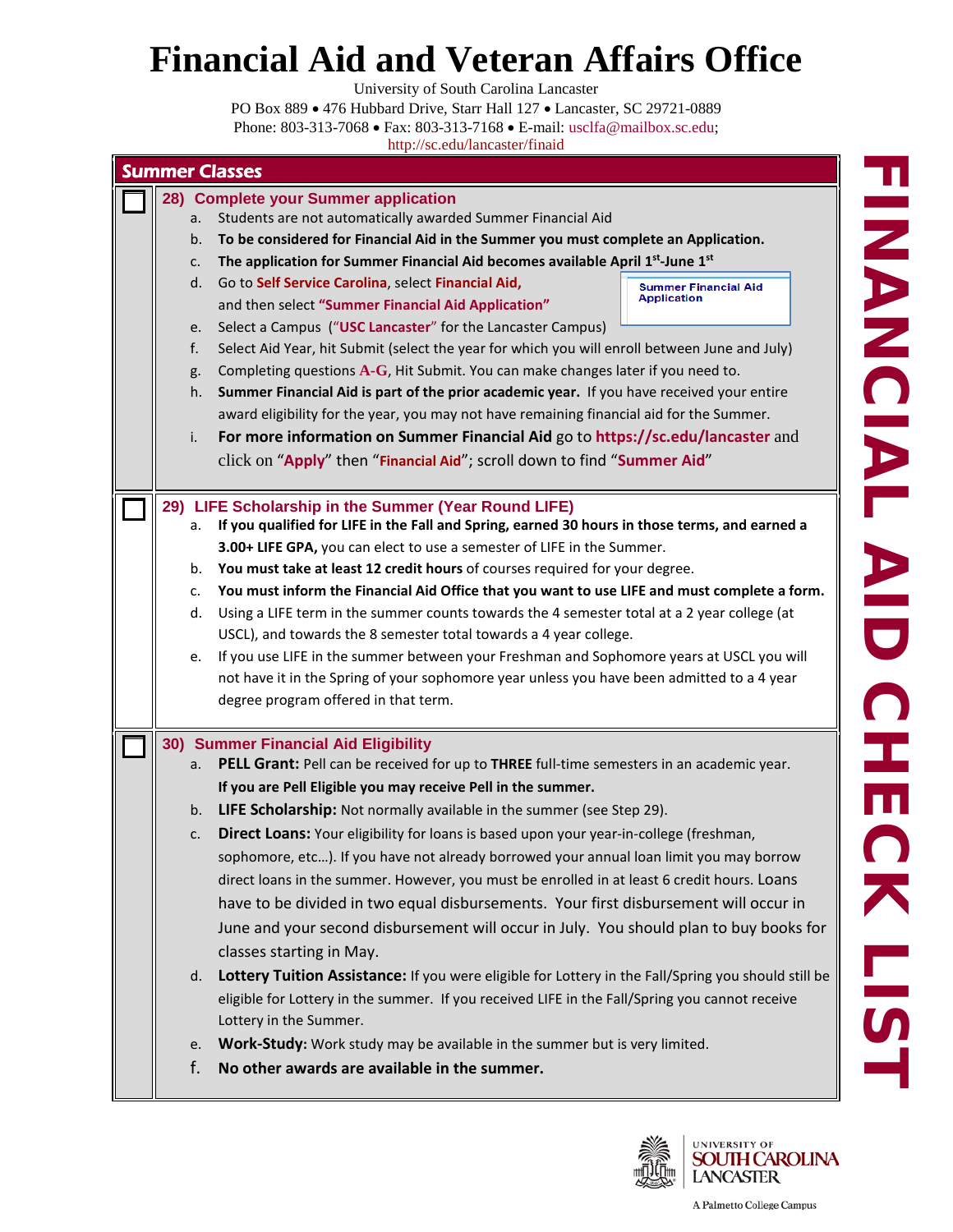University of South Carolina Lancaster

| <b>Follow Up</b>                                                                                                  |  |  |  |  |
|-------------------------------------------------------------------------------------------------------------------|--|--|--|--|
| 31) Adjusting Hours AFTER paying your bill                                                                        |  |  |  |  |
| If you have already paid your bill, adding or dropping classes can still affect your<br>а.                        |  |  |  |  |
| financial aid.                                                                                                    |  |  |  |  |
| See the Financial Aid Office BEFORE you add or drop any classes after paying your bill.<br>b.                     |  |  |  |  |
|                                                                                                                   |  |  |  |  |
| 32) Keeping or Earning LIFE Scholarship                                                                           |  |  |  |  |
| a. LIFE Scholarship Recipients must earn a 3.0+ LIFE GPA and 30 hours at the end of their                         |  |  |  |  |
| $1st$ year to be eligible in their $2nd$ year.                                                                    |  |  |  |  |
| b. LIFE Scholarship Recipients must earn a 3.0+ LIFE GPA and 60 hours at the end of their                         |  |  |  |  |
| $2^{nd}$ year to be eligible in their $3^{rd}$ year; and must be admitted into a 4 year degree                    |  |  |  |  |
| program (such as Palmetto College, See Step 36).                                                                  |  |  |  |  |
| LIFE Scholarship Recipients must earn a 3.0+ LIFE GPA and 90 hours at the end of their<br>C.                      |  |  |  |  |
| 3rd year to be eligible in their $4th$ year; and must be admitted into a 4 year degree                            |  |  |  |  |
| program (such as Palmetto College, See Step 36).                                                                  |  |  |  |  |
| d. Courses taken in the summer can help meet these requirements.                                                  |  |  |  |  |
| e. Science and Math students: You can earn a LIFE Enhancement when you enter a 4                                  |  |  |  |  |
| year college if you complete 14 hours of Science and Math courses in your Freshmen                                |  |  |  |  |
|                                                                                                                   |  |  |  |  |
| year.<br>LIFE Scholarship is only available for 4 consecutive years from the date you begin college. If you<br>f. |  |  |  |  |
| do not meet renewal requirements for any particular year you will not be eligible or LIFE                         |  |  |  |  |
| Scholarship that year, though you could earn it for a later year by catching up on requirements.                  |  |  |  |  |
| For more specific information on the LIFE scholarship go to https://sc.edu/lancaster<br>g.                        |  |  |  |  |
| and click on "Apply", "Financial Aid", "Types of Aid", and then "State Aid"                                       |  |  |  |  |
|                                                                                                                   |  |  |  |  |
| 33) Maintain Satisfactory Academic Progress                                                                       |  |  |  |  |
| The USC Regional Campus SAP Policy can be found here: https://sc.edu/lancaster and<br>а.                          |  |  |  |  |
| click on "Apply" then "Financial Aid" and "Satisfactory Academic Progress"                                        |  |  |  |  |
| b. All students must meet certain academic standards to be eligible for Financial Aid.                            |  |  |  |  |
| c. You must:                                                                                                      |  |  |  |  |
| Maintain a 2.000 GPA at the end of each Spring semester (checked in May)<br>$\bullet$                             |  |  |  |  |
| Complete 67% of all courses you attempt with passing grades                                                       |  |  |  |  |
| $\bullet$<br>(i.e. 67% of 30 hours is 20 hours)                                                                   |  |  |  |  |
|                                                                                                                   |  |  |  |  |
| Complete your degree within 150% of the normal time frame:                                                        |  |  |  |  |
| <b>Maximum Attempted Hours:</b>                                                                                   |  |  |  |  |
| 90 for Associates Degrees                                                                                         |  |  |  |  |
| 105 for Associates Degree in Nursing (2 year Nursing)                                                             |  |  |  |  |
| 180 for 4 year degree programs (BOL/BLS)                                                                          |  |  |  |  |
| If you do not meet these standards you will not be eligible for Financial Aid.<br>d.                              |  |  |  |  |
| You can appeal under special circumstances.<br>e.                                                                 |  |  |  |  |
| You cannot appeal based on "Poor Judgment" or "Lack of Maturity"<br>a.                                            |  |  |  |  |
| Appeals must be submitted by the deadlines indicated on the Financial Aid Page.<br>b.                             |  |  |  |  |
|                                                                                                                   |  |  |  |  |

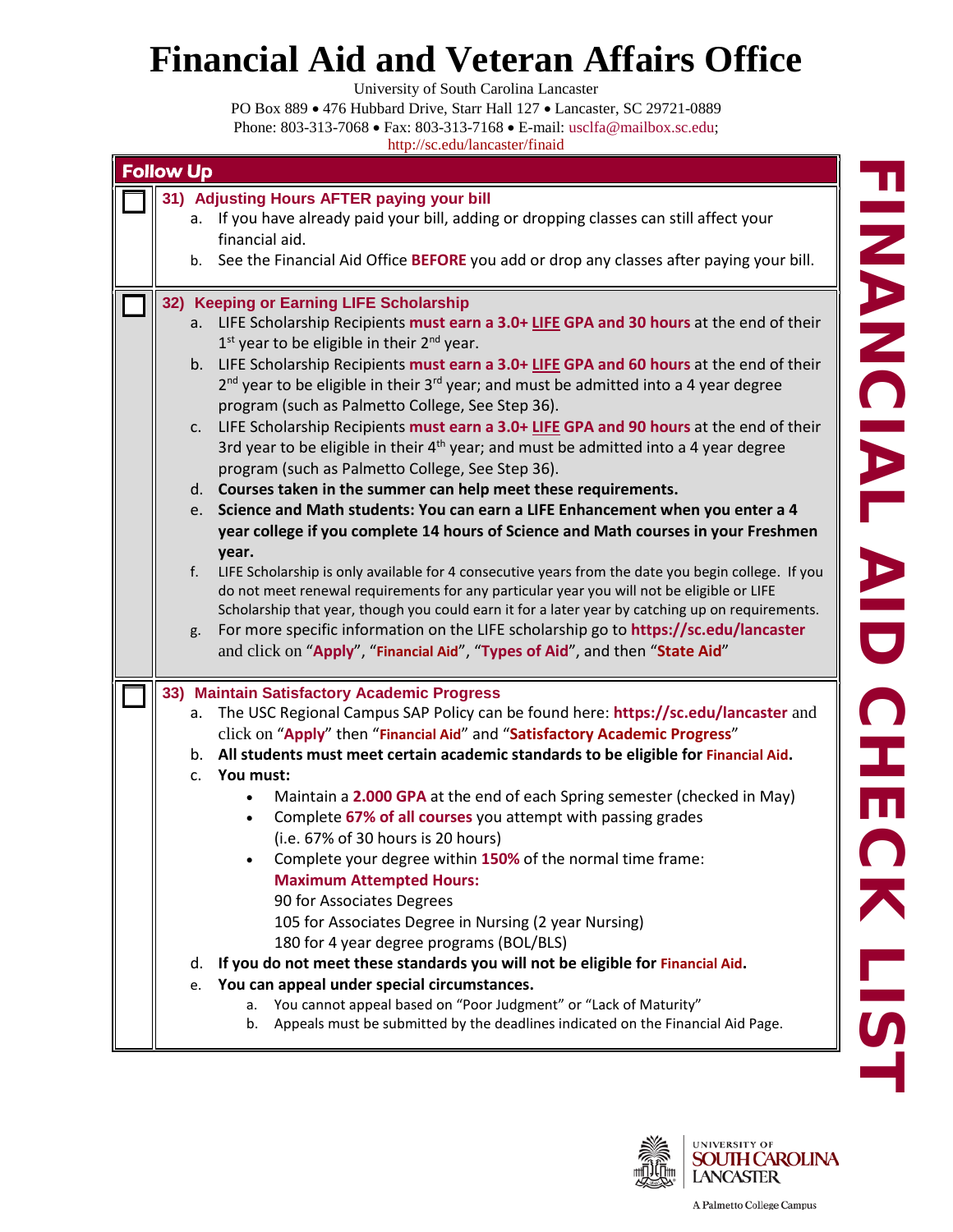University of South Carolina Lancaster

PO Box 889 • 476 Hubbard Drive, Starr Hall 127 • Lancaster, SC 29721-0889 Phone: 803-313-7068 • Fax: 803-313-7168 • E-mail: [usclfa@mailbox.sc.edu;](mailto:usclfa@mailbox.sc.edu)

|    |           | 34) Apply for Financial Aid every year<br>a. You should Apply for scholarships every year                                                                                 | <b>File the FAFSA on</b>  |
|----|-----------|---------------------------------------------------------------------------------------------------------------------------------------------------------------------------|---------------------------|
|    |           | Scholarship applications are available starting in October.                                                                                                               | October 1 <sup>st</sup> ! |
|    | i)<br>ii) | The USCL Scholarship application deadline for Continuing Students is April 1st.                                                                                           |                           |
|    |           | iii) See Step 2 on the first page of this document.                                                                                                                       |                           |
|    |           | iv) If you believe you gained LIFE eligibility, be sure to let the FA Office know.                                                                                        |                           |
|    |           | b. You must file the FAFSA every year                                                                                                                                     |                           |
|    | i)        | The FAFSA becomes available OCTOBER 1st for classes starting the next August                                                                                              |                           |
|    | ii)       | Go to the FAFSA Website: https://studentaid.ed.gov/sa/fafsa                                                                                                               |                           |
|    |           | iii) You will need your FSA ID                                                                                                                                            |                           |
|    |           | iv) The FAFSA uses "Prior Prior Year" income and tax information                                                                                                          |                           |
|    |           | You must use the income and taxes for the year the FAFSA states.                                                                                                          |                           |
|    | V)        | See Item #3 on the first page of this document for details                                                                                                                |                           |
| C. |           | You must accept your Financial Aid Awards every year                                                                                                                      |                           |
|    | i)        | Student loans, work study, lottery tuition assistance and some scholarships must be                                                                                       |                           |
|    |           | accepted on Self Service Carolina. (See Steps 13-15 for details).                                                                                                         |                           |
|    | ii)       | If not accepted before classes start, some of your awards may be cancelled and                                                                                            |                           |
|    |           | the funds reallocated to other students in need (SEOG, State Need Based Grant,                                                                                            |                           |
|    |           |                                                                                                                                                                           |                           |
|    |           | <b>Federal Work Study).</b>                                                                                                                                               |                           |
|    |           | iii) Federal Work Study must be accepted by the deadline indicated on the letter you                                                                                      |                           |
|    |           | will receive. If you do not accept it by that date it will be cancelled.                                                                                                  |                           |
|    |           |                                                                                                                                                                           |                           |
|    |           | <b>Graduation and Continuing Your Education</b>                                                                                                                           |                           |
|    |           | 35) Graduating with your Associate's Degree                                                                                                                               |                           |
|    |           | a. You must apply to Graduate at the start of your last semester of enrollment.                                                                                           |                           |
|    | i)        | The application deadline to graduate in May is in February                                                                                                                |                           |
|    | ii)       | The application deadline to graduate in December is in August                                                                                                             |                           |
|    | iii)      | Information about the "Application for Graduation" can online at                                                                                                          |                           |
|    |           | https://sc.edu/lancaster; click on "Apply" then "Admissions & Records" and then                                                                                           |                           |
|    |           | "Graduation Information"                                                                                                                                                  |                           |
|    |           | b. You can order Graduation Cap and Gown from the USCL Bookstore.                                                                                                         |                           |
| c. |           | How does earning your Associate's Degree affect your Financial Aid?                                                                                                       |                           |
|    | i)        | To continue to receive Financial Aid after earning your Associate's Degree you must enter a                                                                               |                           |
|    |           | new degree seeking program.                                                                                                                                               |                           |
|    | ii)       | If you are admitted to a 4 year college program, you will now apply for financial aid with                                                                                |                           |
|    | iii)      | that college (BOL and BLS Students still apply with USC Lancaster).<br>If you are entering a 2 <sup>nd</sup> Associate's Degree Program with USCL you will need to file a |                           |
|    |           | Financial Aid SAP Appeal, with a Graduation Plan, to be considered for financial aid.                                                                                     |                           |
|    | iv)       | Lottery Tuition Assistance may only be received for your 1 <sup>st</sup> Associate's Degree.                                                                              |                           |
|    | V)        | LIFE Scholarship requires you to be in a 4 year program immediately following                                                                                             |                           |